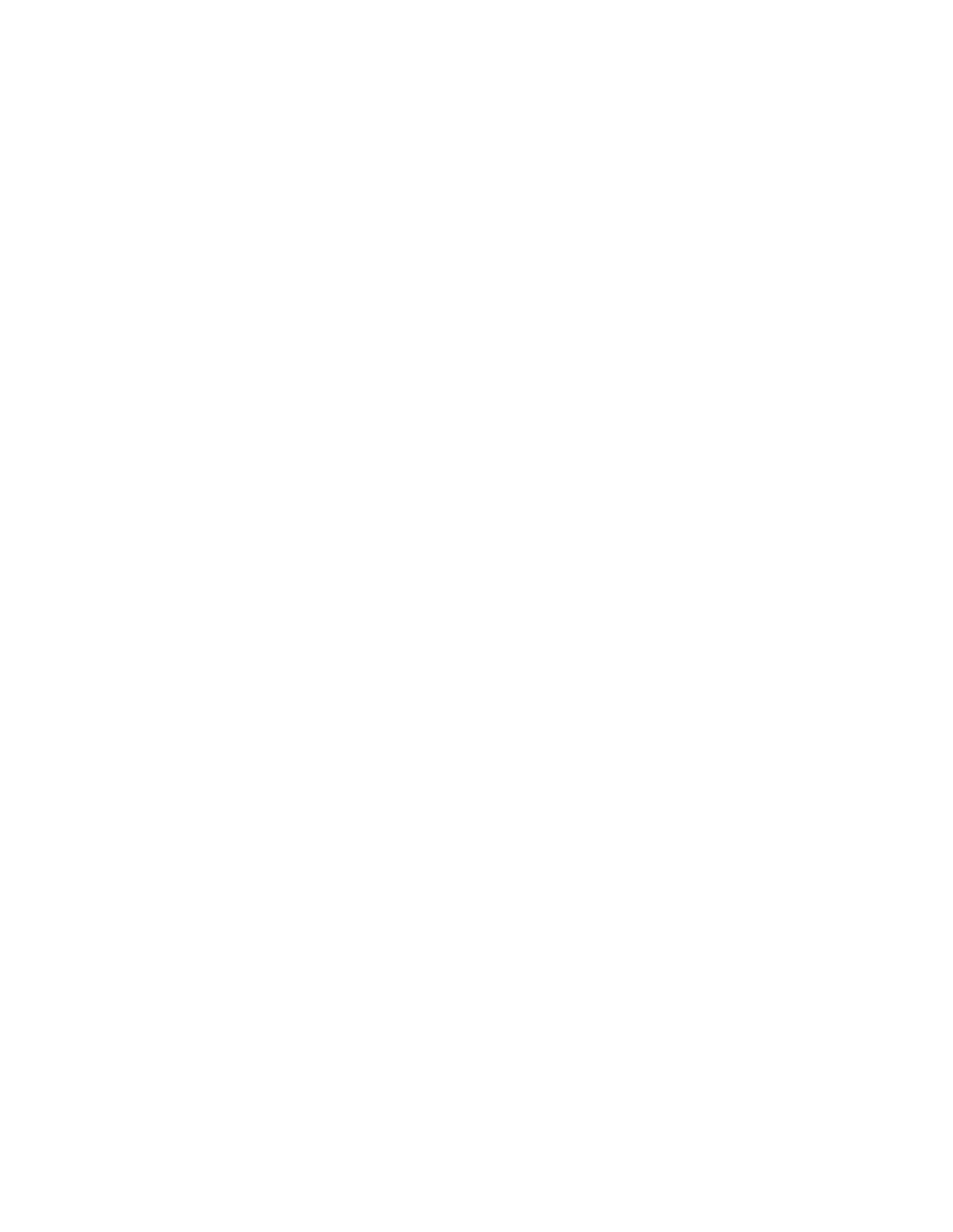

#### **Contents**

| 1.    |  |  |  |
|-------|--|--|--|
| 1.1   |  |  |  |
| 1.2   |  |  |  |
| 1.3   |  |  |  |
| 1.4   |  |  |  |
| 1.4.1 |  |  |  |
| 1.4.2 |  |  |  |
| 1.4.3 |  |  |  |
| 1.4.4 |  |  |  |
| 1.4.5 |  |  |  |
| 2.    |  |  |  |
| 2.1   |  |  |  |
| 2.2   |  |  |  |
| 2.2.1 |  |  |  |
| 2.2.2 |  |  |  |
| 2.2.3 |  |  |  |
| 2.2.4 |  |  |  |
| 2.3   |  |  |  |
| 2.4   |  |  |  |
| 2.4.1 |  |  |  |
| 2.4.2 |  |  |  |
|       |  |  |  |
|       |  |  |  |
|       |  |  |  |
|       |  |  |  |
| 2.4.3 |  |  |  |
| 2.4.4 |  |  |  |
| 3.    |  |  |  |
| 3.1   |  |  |  |
| 3.1.1 |  |  |  |
|       |  |  |  |
|       |  |  |  |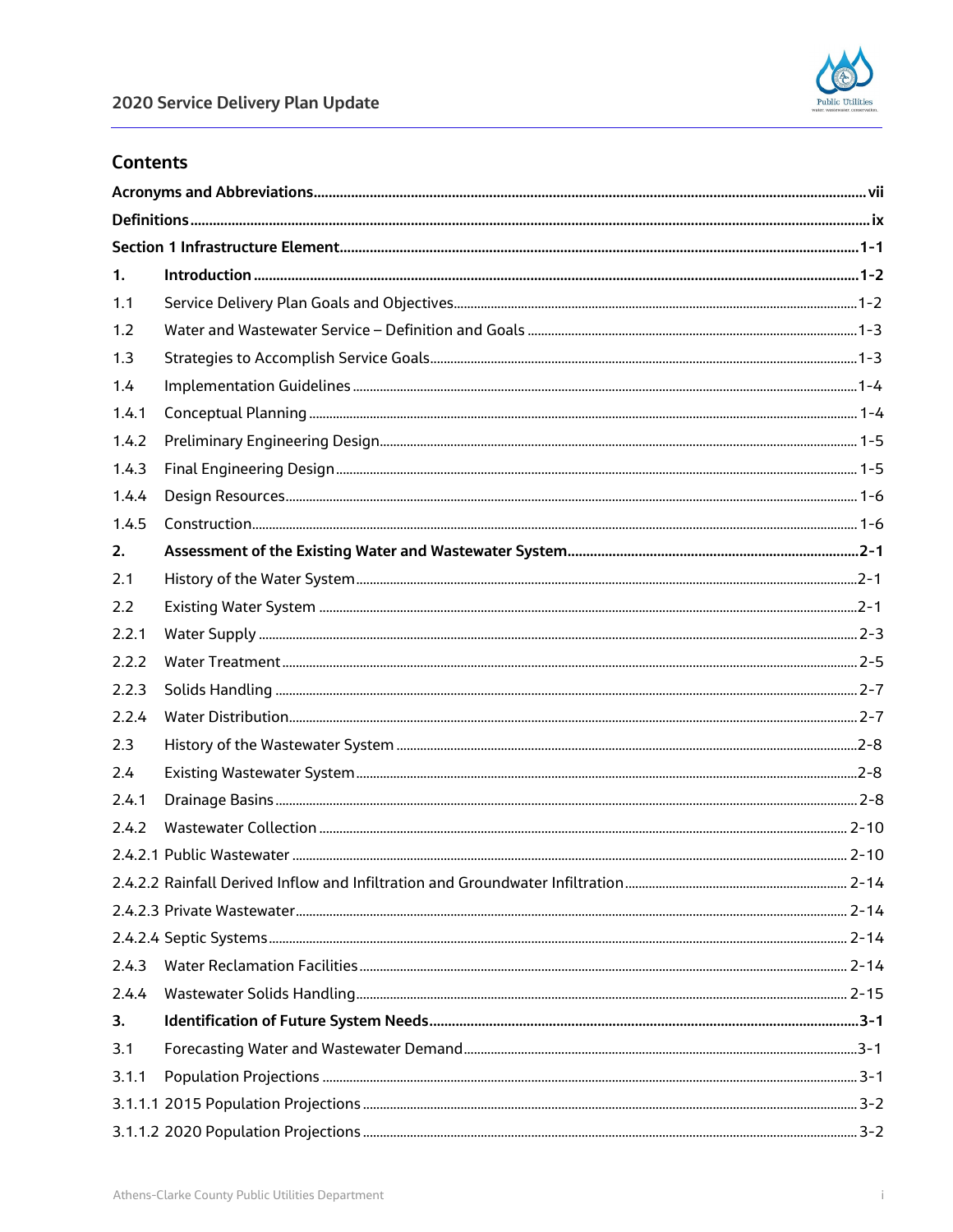

| 3.1.2 |  |
|-------|--|
| 3.1.3 |  |
| 3.1.4 |  |
| 3.1.5 |  |
| 3.1.6 |  |
| 3.1.7 |  |
| 3.1.8 |  |
| 3.2   |  |
| 3.2.1 |  |
| 3.2.2 |  |
| 3.2.3 |  |
| 3.3   |  |
| 3.3.1 |  |
| 3.3.2 |  |
|       |  |
| 4.    |  |
| 4.1   |  |
| 4.1.1 |  |
| 4.1.2 |  |
|       |  |
|       |  |
| 4.1.3 |  |
|       |  |
|       |  |
|       |  |
|       |  |
|       |  |
| 4.2   |  |
| 4.2.1 |  |
|       |  |
|       |  |
|       |  |
|       |  |
|       |  |
|       |  |
|       |  |
|       |  |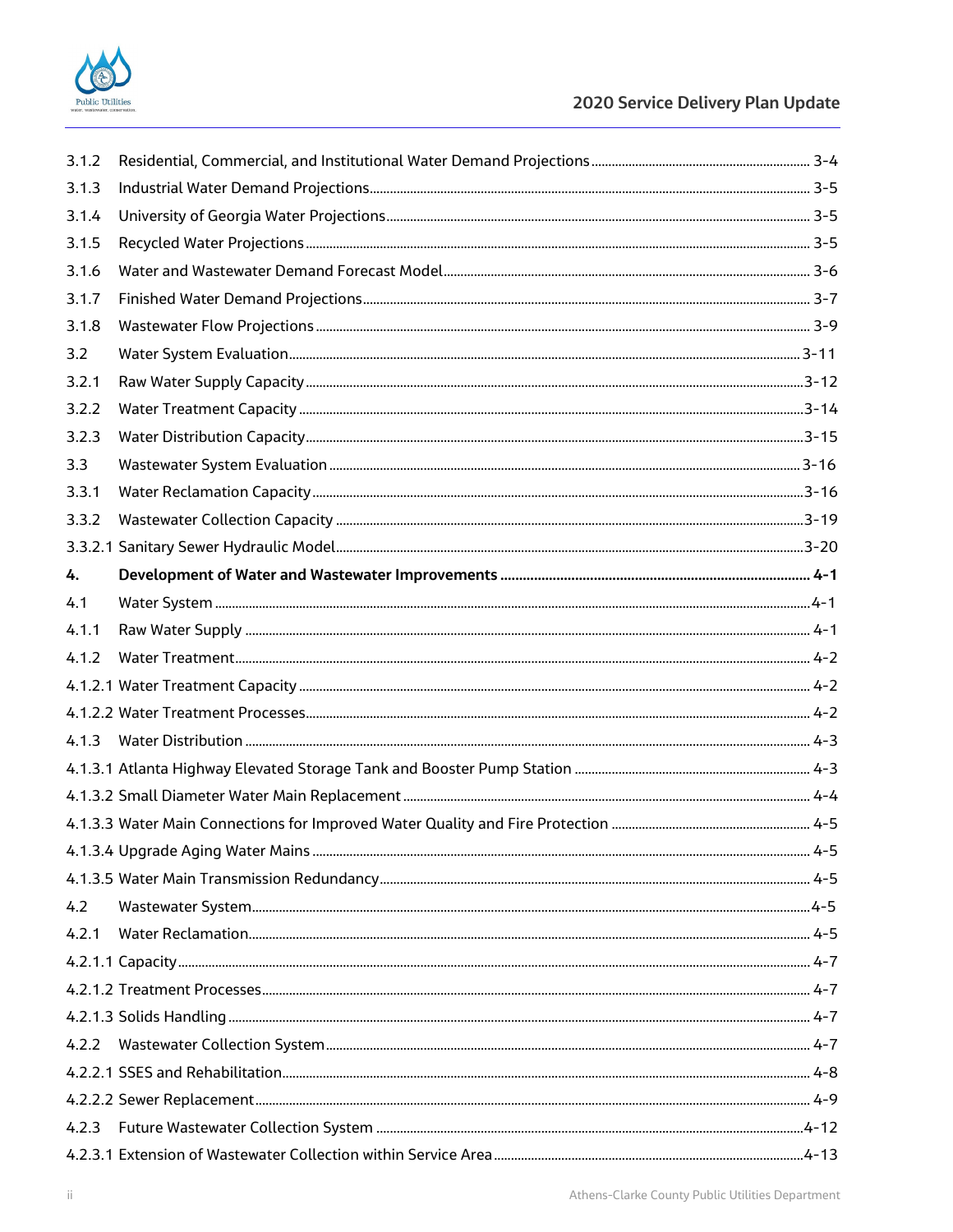

## 2020 Service Delivery Plan Update

| 4.3   |                                                                                                    |  |
|-------|----------------------------------------------------------------------------------------------------|--|
|       |                                                                                                    |  |
|       |                                                                                                    |  |
| 4.4   |                                                                                                    |  |
| 4.4.1 |                                                                                                    |  |
| 4.4.2 |                                                                                                    |  |
| 4.5   |                                                                                                    |  |
| 5.    |                                                                                                    |  |
|       |                                                                                                    |  |
| 6.    |                                                                                                    |  |
| 6.1   |                                                                                                    |  |
| 6.2   |                                                                                                    |  |
| 6.3   |                                                                                                    |  |
| 6.3.1 |                                                                                                    |  |
| 6.3.2 |                                                                                                    |  |
| 6.3.3 |                                                                                                    |  |
| 6.3.4 |                                                                                                    |  |
| 6.3.5 |                                                                                                    |  |
| 6.3.6 | Priority 6 - Mayor and Commission Strategic Commitments and Key Performance Indicator Projects 6-6 |  |
| 7.    |                                                                                                    |  |
| 7.1   |                                                                                                    |  |
| 7.2   |                                                                                                    |  |
| 7.2.1 |                                                                                                    |  |
| 7.2.2 |                                                                                                    |  |
| 7.2.3 |                                                                                                    |  |
| 7.2.4 |                                                                                                    |  |
| 7.2.5 |                                                                                                    |  |
| 7.2.6 | Priority 6 Mayor and Commission Strategic Commitments and KPI Project Numbering 7-5                |  |
| 8.    |                                                                                                    |  |
| 8.1   |                                                                                                    |  |
| 8.2   |                                                                                                    |  |
| 8.3   |                                                                                                    |  |
| 8.4   |                                                                                                    |  |
| 8.5   | Mayor and Commission Strategic Commitments and Key Performance Indicators Projects8-5              |  |
| 8.6   |                                                                                                    |  |
| 8.7   |                                                                                                    |  |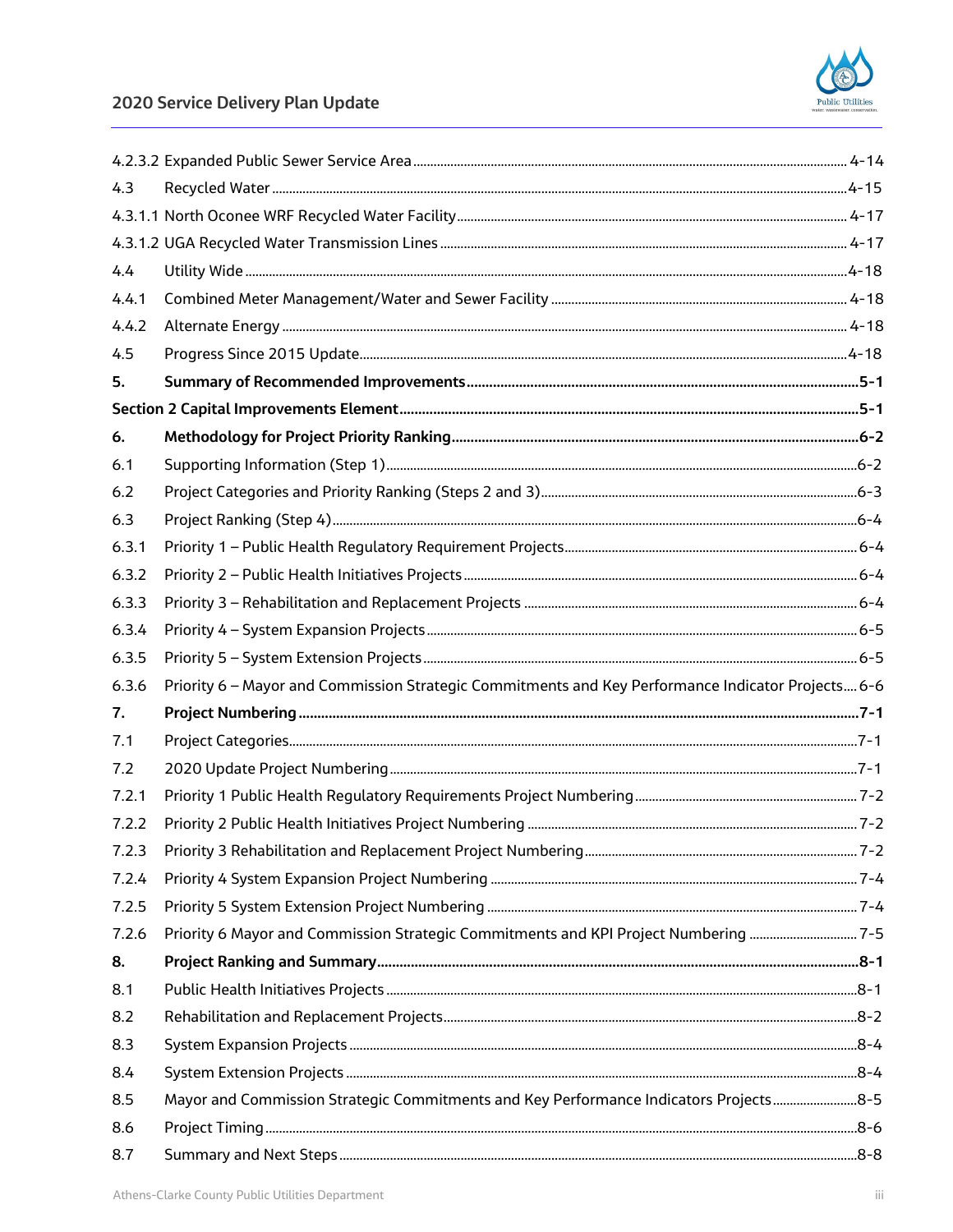

#### **Tables**

| Table 3-4: 50th Percentile Maximum Month Average Day and Maximum Daily Raw Water Demand           |  |
|---------------------------------------------------------------------------------------------------|--|
|                                                                                                   |  |
|                                                                                                   |  |
|                                                                                                   |  |
|                                                                                                   |  |
|                                                                                                   |  |
| Table 4-5: Wastewater System Recommended Improvements - Existing Wastewater Collection 4-8        |  |
|                                                                                                   |  |
| Table 4-6: Wastewater System Recommended Improvements - Extension of Wastewater Collection within |  |
| Table 4-7: Wastewater System Recommended Improvements - Expanded Sewer Service Area 4-15          |  |
|                                                                                                   |  |
|                                                                                                   |  |
|                                                                                                   |  |
|                                                                                                   |  |
| Table 5-1: Summary of Recommended Improvements and Estimated Cost (2020 Dollars)  5-1             |  |
|                                                                                                   |  |
|                                                                                                   |  |
|                                                                                                   |  |
|                                                                                                   |  |
|                                                                                                   |  |
|                                                                                                   |  |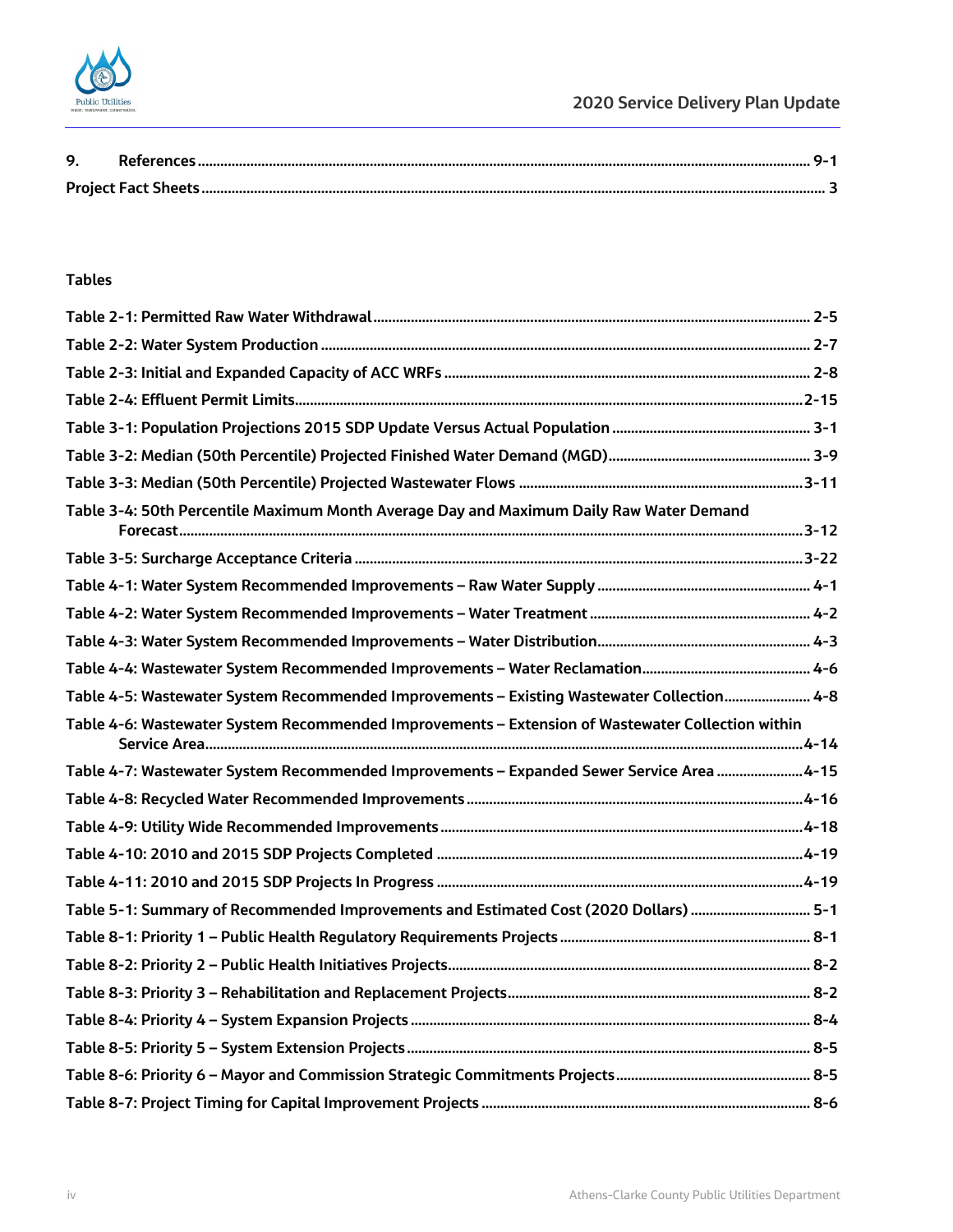## **Figures**

| Figure 3-2: Historical Population and High Adjusted Population Projections by ACC Planning Dept3-4 |  |
|----------------------------------------------------------------------------------------------------|--|
| Figure 3-3: 2040 50th Percentile (Median) Annual Average Daily Finished Water Demand Forecast, by  |  |
| Figure 3-4: 2060 50th Percentile (Median) Annual Average Daily Finished Water Demand Forecast, by  |  |
| Figure 3-5: 2040 50th Percentile (Median) Average Day Wastewater Flow Forecast, by Sub-basin  3-10 |  |
| Figure 3-6. 2060 50th Percentile (Median Average Day Wastewater Flow Forecast, by Sub-basin  3-11  |  |
|                                                                                                    |  |
|                                                                                                    |  |
| Figure 3-9 Maximum Day Finished Water Demand Forecast, 2006-2060 and Existing WTP Capacity  3-15   |  |
|                                                                                                    |  |
| Figure 3-11: Projected Maximum Month Average Day Wastewater Flows - North Oconee Basin  3-17       |  |
| Figure 3-12: Projected Maximum Month Average Day Wastewater Flows - Middle Oconee Basin  3-18      |  |
| Figure 3-13: Projected Maximum Month Average Day Wastewater Flows - Cedar Creek Oconee Basin  3-19 |  |
|                                                                                                    |  |
|                                                                                                    |  |
|                                                                                                    |  |
|                                                                                                    |  |
| Figure 4-2: Recommended Wastewater Collection Improvements - North Oconee WRF Service Area 4-10    |  |
| Figure 4-3: Recommended Wastewater Collection Improvements - Middle Oconee WRF Service Area 4-11   |  |
| Figure 4-4: Recommended Wastewater Collection Improvements - Cedar Creek WRF Service Area  4-12    |  |
| Figure 4-5: Comparison of Existing Sewered Areas to Projected Wastewater Flow Growth  4-13         |  |
|                                                                                                    |  |
|                                                                                                    |  |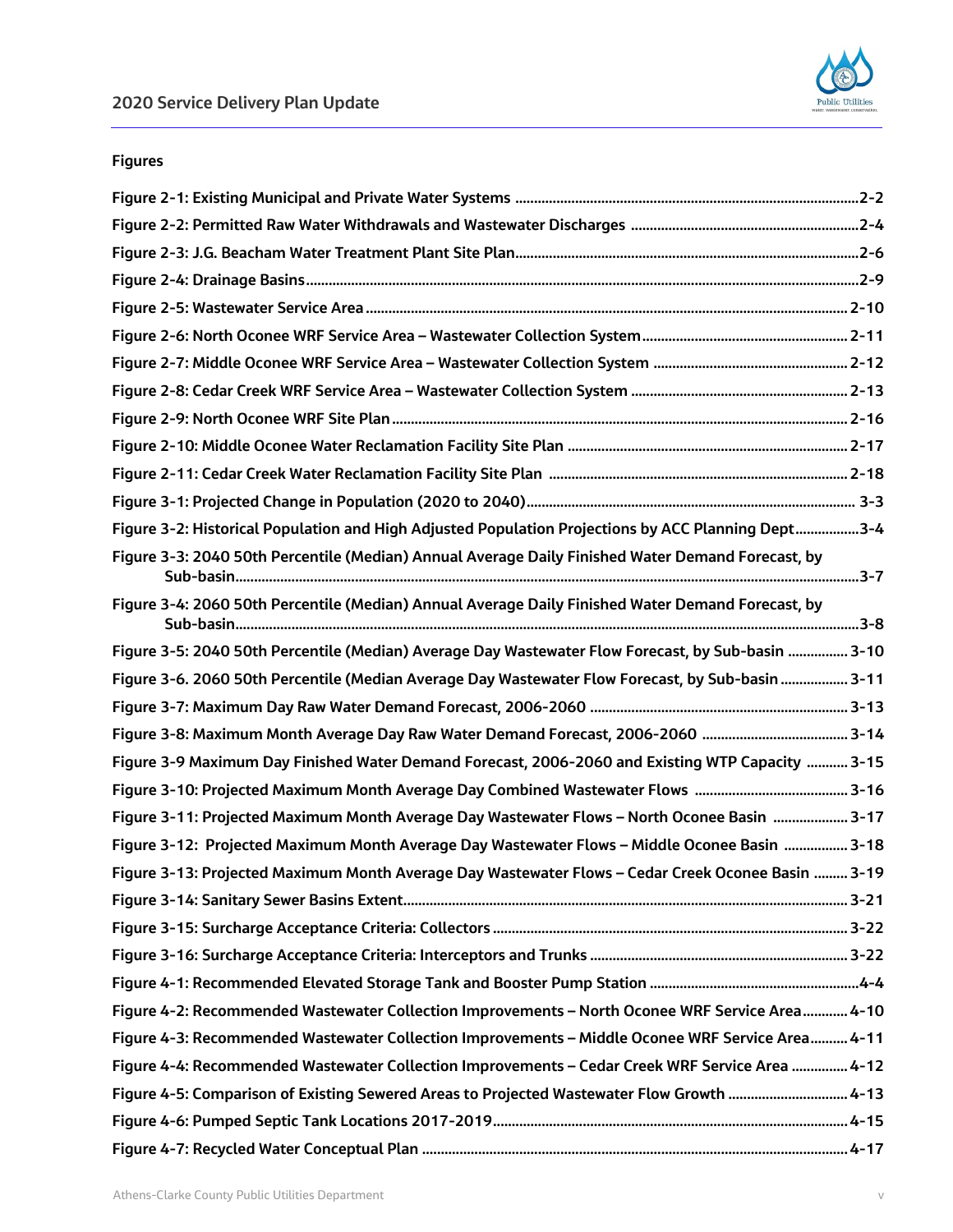

**2020 Service Delivery Plan Update** 

**Project Fact Sheets**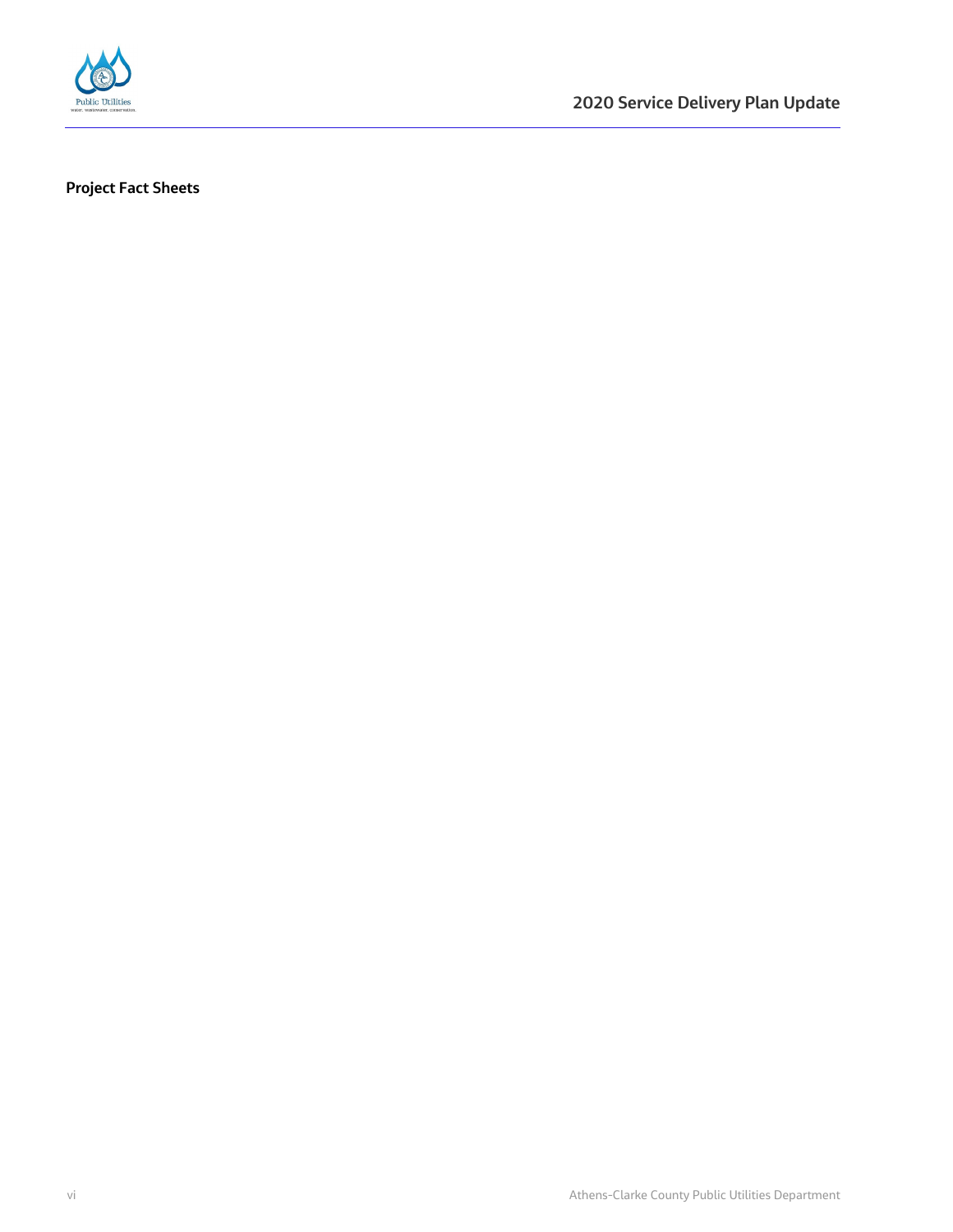

# <span id="page-8-0"></span>**Acronyms and Abbreviations**

| 7Q10              | the lowest average discharge during 7 consecutive days, occurring once every 10 years on<br>average as determined by USGS |
|-------------------|---------------------------------------------------------------------------------------------------------------------------|
| AADD              | average annual daily demand                                                                                               |
| <b>ACC</b>        | <b>Athens-Clarke County</b>                                                                                               |
| ACCGov            | Unified Government of Athens-Clarke County                                                                                |
| BOD <sub>5</sub>  | 5-day biological oxygen demand                                                                                            |
| cfs               | cubic feet per second                                                                                                     |
| CC                | <b>Cedar Creek</b>                                                                                                        |
| CH <sub>2</sub> M | CH2M HILL Engineers, Inc.                                                                                                 |
| <b>DEP</b>        | district energy plants                                                                                                    |
| DIP.              | ductile iron pipe                                                                                                         |
| d/D               | ratio of peak flow depth during design storm event divided by diameter of the pipe                                        |
| <b>DWF</b>        | dry-weather flow                                                                                                          |
| <b>EBPR</b>       | enhanced biological phosphorus removal                                                                                    |
| <b>GAEPD</b>      | Georgia Department of Natural Resources, Environmental Protection Division                                                |
| <b>GDOT</b>       | <b>Georgia Department of Transportation</b>                                                                               |
| GIS               | geographic information system                                                                                             |
| gpd               | gallons per day                                                                                                           |
| GWI               | groundwater infiltration                                                                                                  |
| Jacobs            | Jacobs Engineering Group Inc.                                                                                             |
| <b>KPI</b>        | key performance indicator                                                                                                 |
| LF.               | linear feet                                                                                                               |
| LMO               | Lower Middle Oconee                                                                                                       |
| M&C               | <b>Mayor and Commission</b>                                                                                               |
| MDD               | maximum day demand                                                                                                        |
| mg/L              | milligrams per liter                                                                                                      |
| МG                | million gallons                                                                                                           |
| <b>MGD</b>        | million gallons per day                                                                                                   |
| <b>MMAD</b>       | maximum month average day                                                                                                 |
| MN                | McNutt                                                                                                                    |
| MO                | Middle Oconee                                                                                                             |
| MOU               | Memorandum of Understanding                                                                                               |
| N/A               | not applicable                                                                                                            |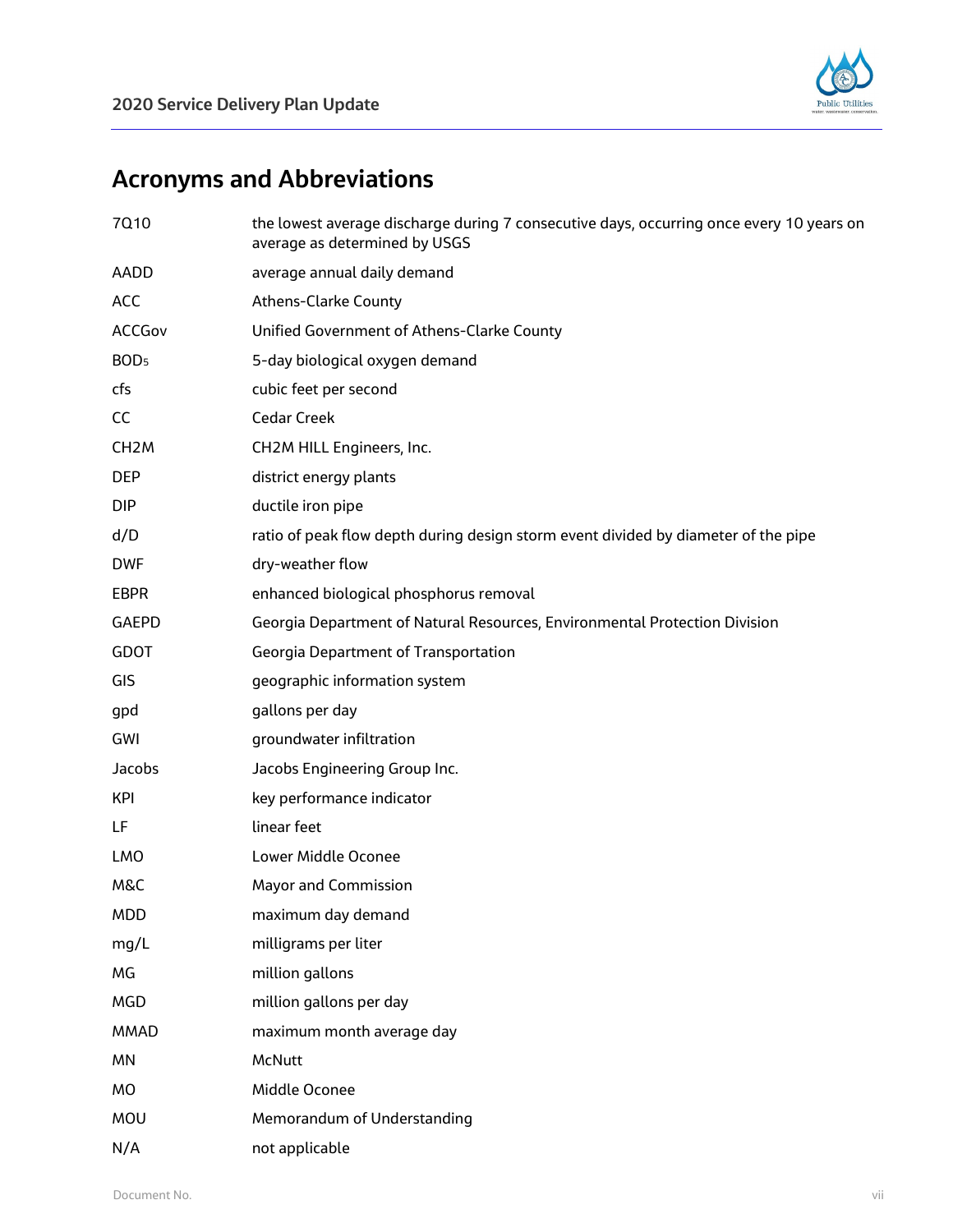

| NO.            | North Oconee                                    |
|----------------|-------------------------------------------------|
| <b>NPDES</b>   | National Pollutant Discharge Elimination System |
| <b>NPR</b>     | non-potable reuse                               |
| <b>O&amp;M</b> | operations and maintenance                      |
| <b>PFAS</b>    | per- and polyfluoroalkyl substances             |
| <b>PUD</b>     | <b>Public Utilities Department</b>              |
| RDII           | rainfall-derived inflow and infiltration        |
| <b>SDP</b>     | Service Delivery Plan                           |
| <b>SPLOST</b>  | special-purpose local-option sales tax          |
| <b>SSES</b>    | sanitary sewer evaluation survey                |
| <b>TCE</b>     | <b>Trail Creek East</b>                         |
| <b>TCW</b>     | <b>Trail Creek West</b>                         |
| TP             | total phosphorus                                |
| <b>UGA</b>     | University of Georgia                           |
| <b>UNO</b>     | <b>Upper North Oconee</b>                       |
| UV             | ultraviolet                                     |
| <b>VFD</b>     | variable frequency drive                        |
| <b>WRF</b>     | water reclamation facility                      |
| <b>WTP</b>     | water treatment plant                           |
| <b>WWF</b>     | wet-weather flow                                |